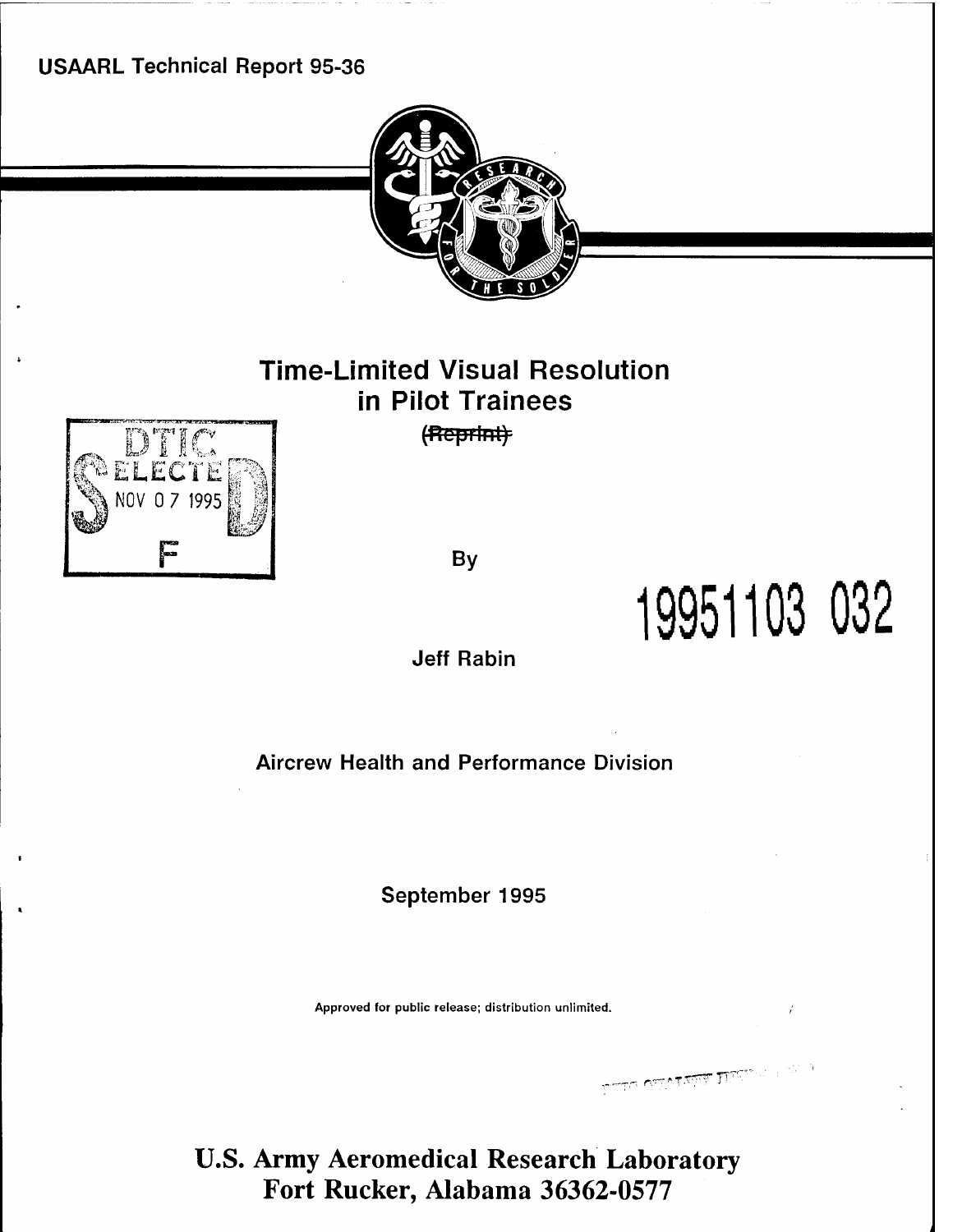## Notice

# Qualified requesters

Qualified requesters may obtain copies from the Defense Technical Information Center (DTIC), Cameron Station, Alexandria, Virginia 22314. Orders will be expedited if placed through the librarian or other person designated to request documents from DTIC.

## Change of address

Organizations receiving reports from the U.S. Army Aeromedical Research Laboratory on automatic mailing lists should confirm correct address when corresponding about laboratory reports.

## **Disposition**

Destroy this document when it is no longer needed. Do not return it to the originator.

## Disclaimer

The views, opinions, and/or findings contained in this report are those of the author(s) and should not be construed as an official Department of the Army position, policy, or decision, unless so designated by other official documentation. Citation of trade names in this report does not constitute an official Department of the Army endorsement or approval of the use of such commercial items.

## Human use

Human subjects participated in these studies after giving their free and informed voluntary consent. Investigators adhered to AR 70-25 and USAMRDC Reg 70-25 on Use of Volunteers in Research.

Reviewed:

RICHARD R. LEVIME LTC, MS Director, Aircrew Health and Performance Division Released for publication:

Chalirman, Scientific Review COL, MC, M<br>Committee Commanding Committee

*-&?n^e> S;*

W. WHEY, O.D., Ph.D. DENNIS F. SHANAHAN<br>n Scientific Review COL, MC, MFS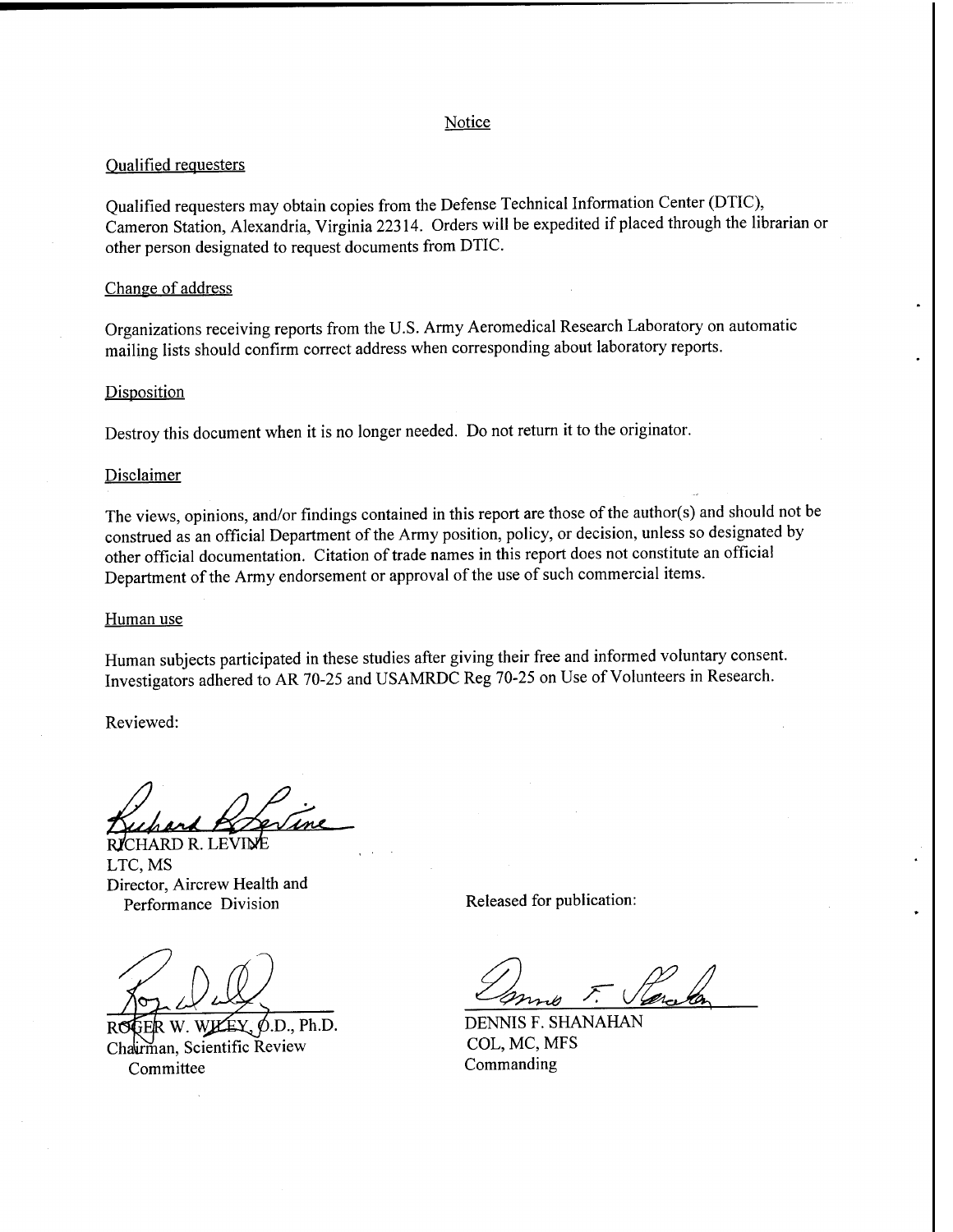Unclassified

 $\bullet$ 

 $\ddot{\phantom{1}}$ 

 $\ddot{\phantom{0}}$ 

 $\overline{a}$ 

SECURITY CLASSIFICATION OF THIS PAGE

|                                                                                                                                                                                                                                                                                                                                                                                                                                                                                                                                                                                                                                                                                                                                                                                                                                                                                                                                                                                                                                                                                                                                                                                                                                                                                                                                                                                                                                                                                                        | <b>REPORT DOCUMENTATION PAGE</b>     |                                                                                     |                                                                                                    |                                                                                                                                             | Form Approved<br>OMB No. 0704-0188 |                                      |  |  |
|--------------------------------------------------------------------------------------------------------------------------------------------------------------------------------------------------------------------------------------------------------------------------------------------------------------------------------------------------------------------------------------------------------------------------------------------------------------------------------------------------------------------------------------------------------------------------------------------------------------------------------------------------------------------------------------------------------------------------------------------------------------------------------------------------------------------------------------------------------------------------------------------------------------------------------------------------------------------------------------------------------------------------------------------------------------------------------------------------------------------------------------------------------------------------------------------------------------------------------------------------------------------------------------------------------------------------------------------------------------------------------------------------------------------------------------------------------------------------------------------------------|--------------------------------------|-------------------------------------------------------------------------------------|----------------------------------------------------------------------------------------------------|---------------------------------------------------------------------------------------------------------------------------------------------|------------------------------------|--------------------------------------|--|--|
| 1a. REPORT SECURITY CLASSIFICATION<br>Unclassified                                                                                                                                                                                                                                                                                                                                                                                                                                                                                                                                                                                                                                                                                                                                                                                                                                                                                                                                                                                                                                                                                                                                                                                                                                                                                                                                                                                                                                                     | 1b. RESTRICTIVE MARKINGS             |                                                                                     |                                                                                                    |                                                                                                                                             |                                    |                                      |  |  |
| 2a. SECURITY CLASSIFICATION AUTHORITY                                                                                                                                                                                                                                                                                                                                                                                                                                                                                                                                                                                                                                                                                                                                                                                                                                                                                                                                                                                                                                                                                                                                                                                                                                                                                                                                                                                                                                                                  |                                      |                                                                                     | 3. DISTRIBUTION / AVAILABILITY OF REPORT<br>Approved for public release, distribution<br>unlimited |                                                                                                                                             |                                    |                                      |  |  |
| 2b. DECLASSIFICATION / DOWNGRADING SCHEDULE                                                                                                                                                                                                                                                                                                                                                                                                                                                                                                                                                                                                                                                                                                                                                                                                                                                                                                                                                                                                                                                                                                                                                                                                                                                                                                                                                                                                                                                            |                                      |                                                                                     |                                                                                                    |                                                                                                                                             |                                    |                                      |  |  |
| 4. PERFORMING ORGANIZATION REPORT NUMBER(S)<br>USAARL Report No.                                                                                                                                                                                                                                                                                                                                                                                                                                                                                                                                                                                                                                                                                                                                                                                                                                                                                                                                                                                                                                                                                                                                                                                                                                                                                                                                                                                                                                       |                                      | 5. MONITORING ORGANIZATION REPORT NUMBER(S)                                         |                                                                                                    |                                                                                                                                             |                                    |                                      |  |  |
| 6a. NAME OF PERFORMING ORGANIZATION<br>U.S. Army Aeromedical<br>Research Laboratory                                                                                                                                                                                                                                                                                                                                                                                                                                                                                                                                                                                                                                                                                                                                                                                                                                                                                                                                                                                                                                                                                                                                                                                                                                                                                                                                                                                                                    |                                      | 6b. OFFICE SYMBOL<br>(If applicable)<br>MCMR-UAD                                    | 7a. NAME OF MONITORING ORGANIZATION<br>U.S. Army Medical Research and Materiel<br>Command          |                                                                                                                                             |                                    |                                      |  |  |
| 6c. ADDRESS (City, State, and ZIP Code)<br>P.O. Box 620577<br>Fort Rucker, AL 36362-0577                                                                                                                                                                                                                                                                                                                                                                                                                                                                                                                                                                                                                                                                                                                                                                                                                                                                                                                                                                                                                                                                                                                                                                                                                                                                                                                                                                                                               |                                      | 7b. ADDRESS (City, State, and ZIP Code)<br>Fort Detrick<br>Frederick, MD 21702-5012 |                                                                                                    |                                                                                                                                             |                                    |                                      |  |  |
| 8a. NAME OF FUNDING / SPONSORING<br><b>ORGANIZATION</b>                                                                                                                                                                                                                                                                                                                                                                                                                                                                                                                                                                                                                                                                                                                                                                                                                                                                                                                                                                                                                                                                                                                                                                                                                                                                                                                                                                                                                                                | 8b. OFFICE SYMBOL<br>(If applicable) | 9. PROCUREMENT INSTRUMENT IDENTIFICATION NUMBER                                     |                                                                                                    |                                                                                                                                             |                                    |                                      |  |  |
| 8c. ADDRESS (City, State, and ZIP Code)                                                                                                                                                                                                                                                                                                                                                                                                                                                                                                                                                                                                                                                                                                                                                                                                                                                                                                                                                                                                                                                                                                                                                                                                                                                                                                                                                                                                                                                                |                                      |                                                                                     |                                                                                                    | 10. SOURCE OF FUNDING NUMBERS                                                                                                               |                                    |                                      |  |  |
|                                                                                                                                                                                                                                                                                                                                                                                                                                                                                                                                                                                                                                                                                                                                                                                                                                                                                                                                                                                                                                                                                                                                                                                                                                                                                                                                                                                                                                                                                                        |                                      |                                                                                     | <b>PROGRAM</b><br>ELEMENT NO.                                                                      | PROJECT<br>NO.                                                                                                                              | <b>TASK</b><br>NO.                 | <b>WORK UNIT</b><br>ACCESSION NO.    |  |  |
|                                                                                                                                                                                                                                                                                                                                                                                                                                                                                                                                                                                                                                                                                                                                                                                                                                                                                                                                                                                                                                                                                                                                                                                                                                                                                                                                                                                                                                                                                                        |                                      |                                                                                     | 0601102A                                                                                           | 3M161102BS15                                                                                                                                | PE                                 | 284                                  |  |  |
| (U) Time-Limited Visual Resolution in Pilot Trainees<br>12. PERSONAL AUTHOR(S)<br>Jeff Rabin<br>13a. TYPE OF REPORT<br>Final<br>16. SUPPLEMENTAL NOTATION                                                                                                                                                                                                                                                                                                                                                                                                                                                                                                                                                                                                                                                                                                                                                                                                                                                                                                                                                                                                                                                                                                                                                                                                                                                                                                                                              | 13b. TIME COVERED<br><b>FROM</b>     | <b>TO</b>                                                                           |                                                                                                    | 14. DATE OF REPORT (Year, Month, Day)                                                                                                       |                                    | 15. PAGE COUNT                       |  |  |
| 17.<br><b>COSATI CODES</b><br>SUB-GROUP<br><b>FIELD</b><br>GROUP                                                                                                                                                                                                                                                                                                                                                                                                                                                                                                                                                                                                                                                                                                                                                                                                                                                                                                                                                                                                                                                                                                                                                                                                                                                                                                                                                                                                                                       |                                      | visual testing                                                                      |                                                                                                    | 18. SUBJECT TERMS (Continue on reverse if necessary and identify by block number)<br>visual acuity, contrast sensitivity, refractive error, |                                    |                                      |  |  |
| 19. ABSTRACT (Continue on reverse if necessary and identify by block number)<br>Superior vision is needed for piloting aircraft in military and civilian environments.<br>Although visual evaluations of potential pilots typically are conducted with no limit on<br>viewing time, aviation and related occupations require superior vision under time-limited<br>viewing conditions, and assessment of this capability is needed. The purpose of this<br>study was to evaluate time-limited visual resolution in pilot trainees. A forced-choice<br>letter recognition task was used to measure visual acuity (VA) and small letter contrast<br>sensitivity (SLCS) in 37 trainees who had satisfied all vision requirements for pilot<br>training. VA and SLCS were highly correlated $(r = 0.76)$ , indicating that the two tests<br>measure similar aspects of visual resolution. However, although VA scores were distributed<br>across 0.16 log units (two lines of letters on a VA chart), SLCS scores varied across 0.35<br>log units, which is nearly four lines on the SLCS chart. The variation in SLCS performance<br>could be explained, in part, by subtle refractive error in pilot trainees. The results<br>exemplify differences in performance among visually qualified trainees, and underscore the<br>need for proper refractive correction. SLCS is a useful screening test for identifying<br>subtle changes in vision that herald the need for optical or medical intervention. |                                      |                                                                                     |                                                                                                    |                                                                                                                                             |                                    |                                      |  |  |
| 20. DISTRIBUTION / AVAILABILITY OF ABSTRACT<br>$ \times $ UNCLASSIFIED/UNLIMITED                                                                                                                                                                                                                                                                                                                                                                                                                                                                                                                                                                                                                                                                                                                                                                                                                                                                                                                                                                                                                                                                                                                                                                                                                                                                                                                                                                                                                       | SAME AS RPT.                         | <b>DTIC USERS</b>                                                                   | Unclassified                                                                                       | 21. ABSTRACT SECURITY CLASSIFICATION                                                                                                        |                                    |                                      |  |  |
| 22a. NAME OF RESPONSIBLE INDIVIDUAL<br>Chief, Science Support Center                                                                                                                                                                                                                                                                                                                                                                                                                                                                                                                                                                                                                                                                                                                                                                                                                                                                                                                                                                                                                                                                                                                                                                                                                                                                                                                                                                                                                                   |                                      |                                                                                     | (334) 255-6907                                                                                     | 22b. TELEPHONE (Include Area Code)                                                                                                          |                                    | 22c. OFFICE SYMBOL<br>MCMR-UAX-SI    |  |  |
| <b>DD Form 1473, JUN 86</b>                                                                                                                                                                                                                                                                                                                                                                                                                                                                                                                                                                                                                                                                                                                                                                                                                                                                                                                                                                                                                                                                                                                                                                                                                                                                                                                                                                                                                                                                            |                                      | Previous editions are obsolete.                                                     |                                                                                                    |                                                                                                                                             |                                    | SECURITY CLASSIFICATION OF THIS PAGE |  |  |

Unclassified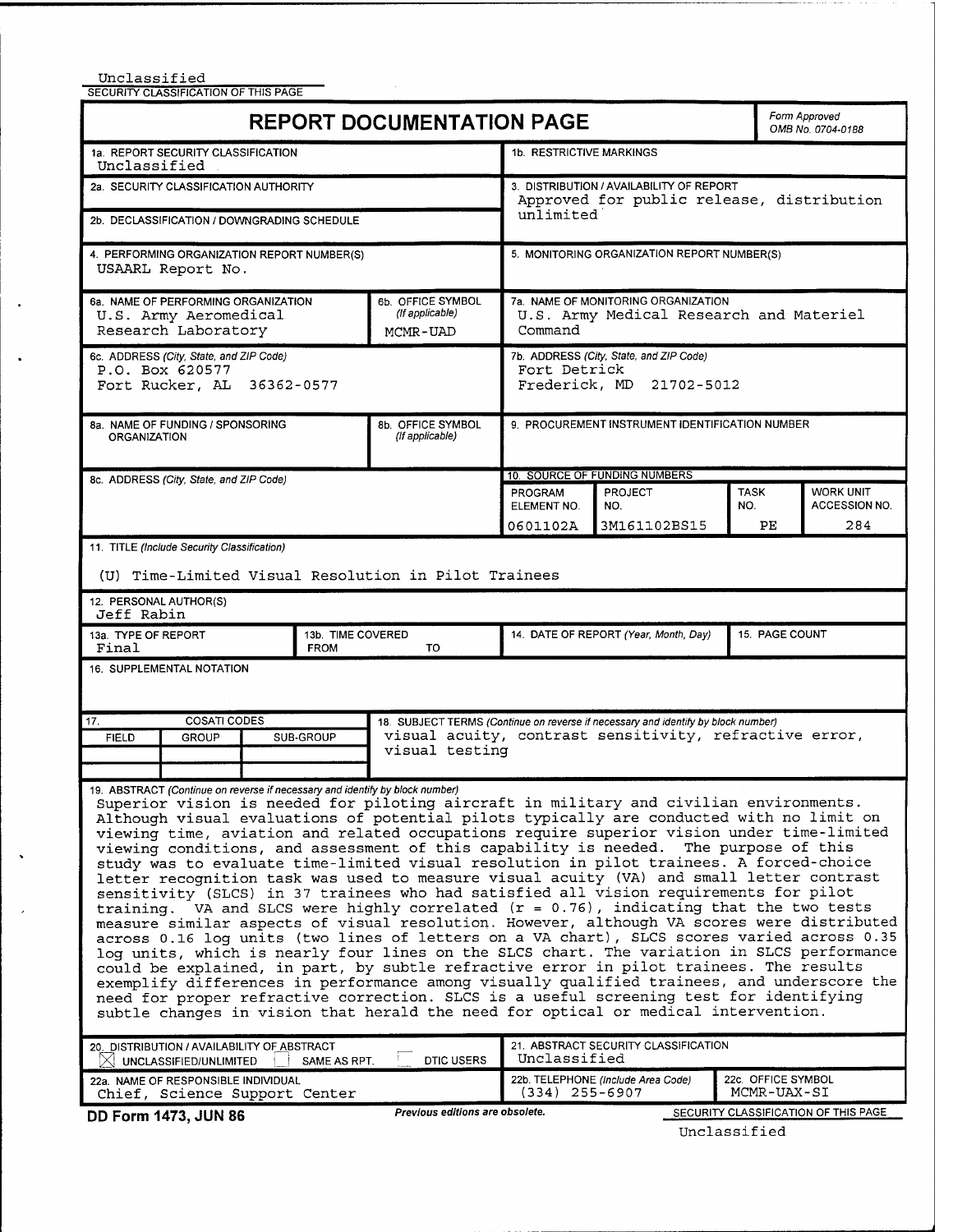

# Time-Limited Visual Resolution in Pilot Trainees

# *LTC Jeff Rabin,* **MS USA**

**Superior vision is needed for piloting aircraft in military and civilian environments. Although visual evaluations of potential pilots typically are conducted with no limit on viewing time, aviation and related occupations require superior vision under timelimited viewing conditions, and assessment of this capability is needed. The purpose of this study was to evaluate time-limited visual resolution in pilot trainees. A forced-choice letter recognition task was used to measure visual acuity (VA) and small letter contrast sensitivity (SLCS) in 37 trainees who had satisfied all vision requirements for pilot training. VA and SLCS were highly correlated (r <sup>=</sup> 0.76), indicating that the two tests measure similar aspects of visual resolution. However, although VA scores were distributed across 0.16 log units (two lines of letters** on **a VA chart), SLCS scores varied across 0.35 log units, which is nearly four lines on the SLCS chart. The variation in SLCS performance could be explained, in part, by subtle refractive error in pilot trainees. The results exemplify differences in performance among visually qualified trainees, and underscore the need for proper refractive correction. SLCS is** a **useful screening test for identifying subtle changes in vision that herald the need for optical or medical intervention.**

### **Introduction**

ptimal visual acuity (VA) is a requirement for piloting aircraft in the U.S. Army. Warrant officer candidates for flight school must have uncorrected VA of at least 20/20 in each eve. and no significant refractive error  $(-0.25 \text{ D to } +1.75 \text{ D})$ .<sup>1</sup> Implicit in these requirements is the assumption that most pilots will not require corrective lenses during flight. Spectacle wear can constrain performance when using visual aids such as helmet-mounted displays and night-vision goggles, particularly when combined with chemical protective masks.<sup>2</sup> <sup>4</sup> Thus, the ideal candidate for pilot training has 20/20 vision and no obvious need for refractive correction.

But is 20/20 good enough? Most healthy young adults can see better than 20/20. In fact. 20/20 is near the lower limit of normal VA in optically corrected individuals tested under standard conditions of illumination.<sup>5-7</sup> Hence, there is a range of VAs better than 20/20 that encompasses the candidates who satisfy vision requirements for pilot training. This range of vision is of interest since it mav be predictive of performance differences in operational environments.

In previous studies, we showed that small letter contrast sensitivity (SLCS) is more sensitive than VA to several factors including defocus (blur).<sup>7</sup> stimulus intensity.<sup>8</sup> and the visual improvement achieved with two eyes compared to one.<sup>9</sup> Moreover. SLCS was found to be more highly correlated than VA with small amounts of refractive error in visually normal pilot trainees.<sup>10</sup> The value of measuring CS to assess pilot performance has been demonstrated in previous studies.<sup>11.12</sup> However. SLCS is unique in its use of small letters to assess CS for recognition of fine detail. Its complements VA by providing a sensitive, adjunctive measure of visual resolution.

Although in previous studies of SLCS. and during clinical assessment of YA. observers were given ample time to recognize letter stimuli, the high speeds of aviation and other operational environments present a rapidly changing visual scene. Pilots and soldiers have limited time to process visual information in order to make critical decisions. It would be useful to assess time-limited visual resolution to determine whether it can better identify individual differences that correlate with operational performance. This paper describes time-limited VA and SLCS in pilot trainees, and how differences in SLCS can be explained, in part, by subtle refractive error, and possibly by differing capabilities that influence pilot performance.

Aircrew Health and Performance Division. U.S. Army Aeromedical Research Laboratory. Fort Rucker. AL 36362.

This manuscript was received for review in August 1994. The revised manuscript was accepted for publication in March 1995.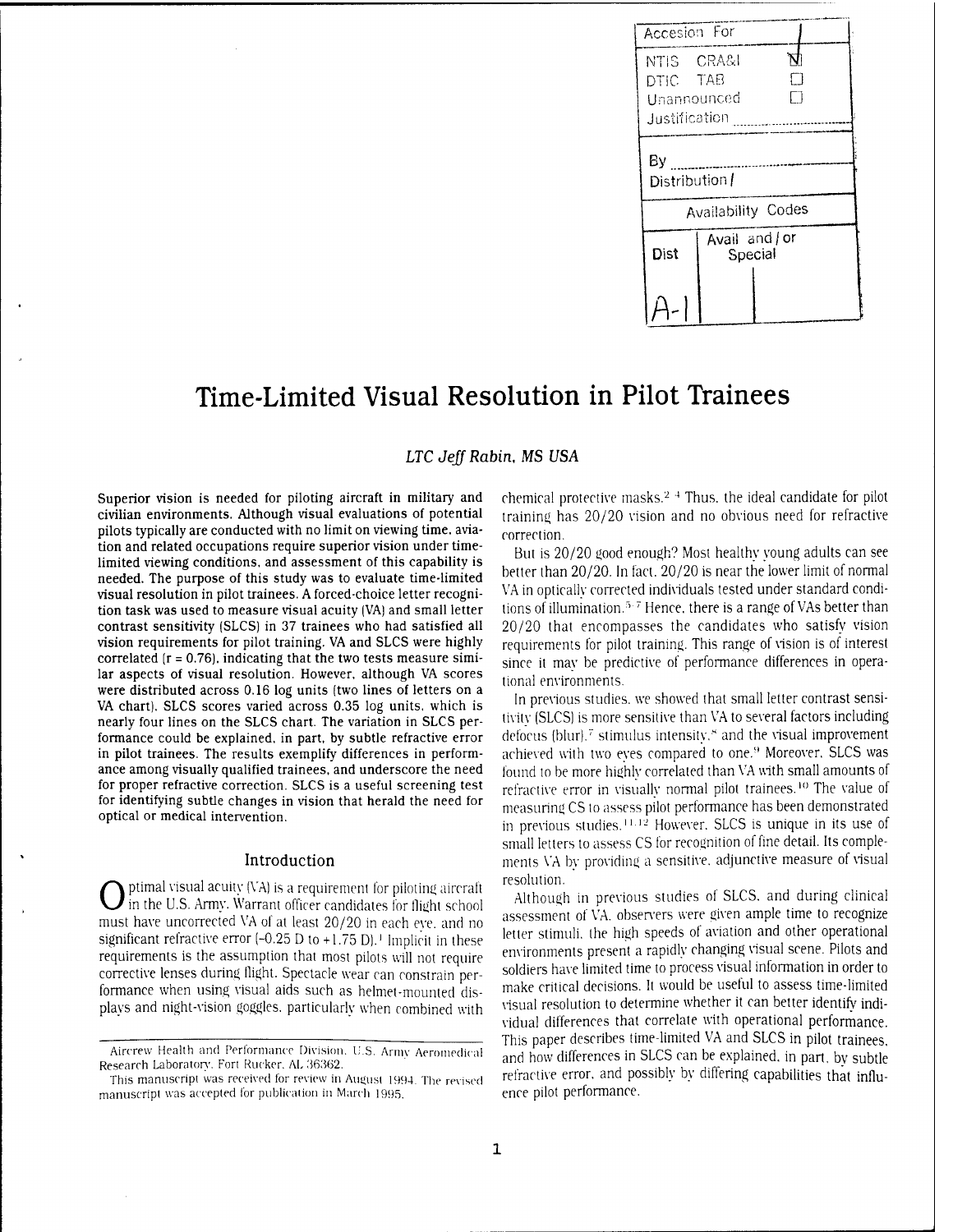## Methods

The stimuli for time-limited VA and SLCS were single letters generated by computer software and displayed at the center of a VGA monitor. The letters always appeared darker than the uniform, white background, which had a constant luminance of 116 cd/m<sup>2</sup> . Letter contrast was controlled by software that reduced the intensity of the monitor guns relative to the white background. A cross-hair consisting of thin, black horizontal and vertical lines always appeared at the center of the screen to guide fixation to where the letter would appear periodically (but not overlapping the letter), and to help maintain the appropriate accommodative response. The entire screen subtended an angle of  $3^\circ$  at a viewing distance of 4.8 m.

Single letters were programmed to appear briefly (0.67 seconds) followed by an interstimulus interval of 1.66 seconds. The next letter then appeared followed by an interstimulus interval, and so on until a total of 50 letters were presented (25 VA. 25 CS). with the order of presentation randomized across VA and CS. The VA letters were of high contrast (93%) and ranged in size from  $20/12.6$  to  $20/31.7$  in 0.1 log unit steps  $(-0.2 \text{ to } 0.2 \text{ log of the})$ **EVALUATE:** 1996 The Terminian Congola Report of Terminimum angle of resolution [logMAR]).<sup>13</sup> Five letters were presented at each acuity level. The SLCS letters were of constant size (20/25). but ranged in contrast from 5 to 13%. also in 0.1 log steps, with five letters per contrast step.

Testing was conducted in a darkened room with the monitor as the only source of illumination (Fig. 1). The subjects were 37 warrant officer candidates (age 21 to 29. mean =  $25.6 \pm 2.5$  years) who previously passed all visual requirements for flight training including visual acuity, refractive error, heterophoria, and stereopsis. Subjects were tested binocularly without optical correction, since most would fly under those conditions. Each subject initially adapted to the uniform field of the monitor for about 5 minutes, during which instructions were given. Subjects were told that single letters would appear briefly at the center of the screen, and they were to verbally report each letter seen. Subjects were encouraged to give their best guess if unsure. A member of the experimental team recorded responses on a score sheet, assigning



0.02 log units per letter read correctly.<sup>3,5</sup> After completing the first run (50 letters), the subject rested for 2 to 3 minutes and then completed a second run of 50 letters. All subjects gave their informed consent after protocol approval by our institutional review committee. Subjects also were assured that their responses would not be used as any form of discriminator for flight status or future training.

## Results

Figure 2 shows SLCS (log contrast sensitivity) plotted against VA (logMAR) for 37 flight school candidates. Each data point is the mean of two runs corrected for the variability between runs. Correction for variability in each subject was made by subtracting one-fourth of the difference between runs from the subject's mean score. For example, a subject scoring 1.28 and 1.20 on SLCS would have a mean of 1.24, but a corrected score of  $1.24 - (0.8 + 4)$ <sup>=</sup> 1.22. Yet a subject who scored 1.24 on both runs would receive the mean score of 1.24. This slight correction was used to distinguish between different levels of consistency in performance, and. as discussed subsequently, proved to be more highly correlated with subtle refractive error.

The data in Figure 2 are displayed on log scales that span equivalent ranges (0.6 log units), which facilitate direct comparison of VA and SLCS in pilot trainees. As shown in Figure 2. VA and SLCS are highly correlated  $(r = 0.76)$ . indicating that the two tests measure similar aspects of visual resolution. However, although performance varies across 0.16 log units of VA. it is distributed across 0.36 log units of SLCS. a 60% greater range. The



Fig. 2. Small letter contrast sensitivity is plotted against visual acuity for 37 pilot trainees. Contrast sensitivity is the log of the inverse contrast threshold (logCS). and visual acuity is the log of the minimum angle of resolution (logMAR). Although logCS and logMAR are highly correlated (r <sup>=</sup> 0.76). scores are distributed across a more extensive range in the contrast dimension, indicating that it offers a more sensitive index of visual function. Expressed as lines of letters on a standard vision chart, scores are distributed across two lines of visual acuity, but across four lines of contrast sensitivity.

Fig. 1. Diagram of the experimental test conditions. The observer was seated 4.8 m from the computer display on which single letters appeared briefly (0.67 seconds) centered on the screen. The letters were either high in contrast but varied, from trial to trial, in size (visual acuity), or of constant, small size (20/25) but varied in contrast (small letter contrast sensitivity).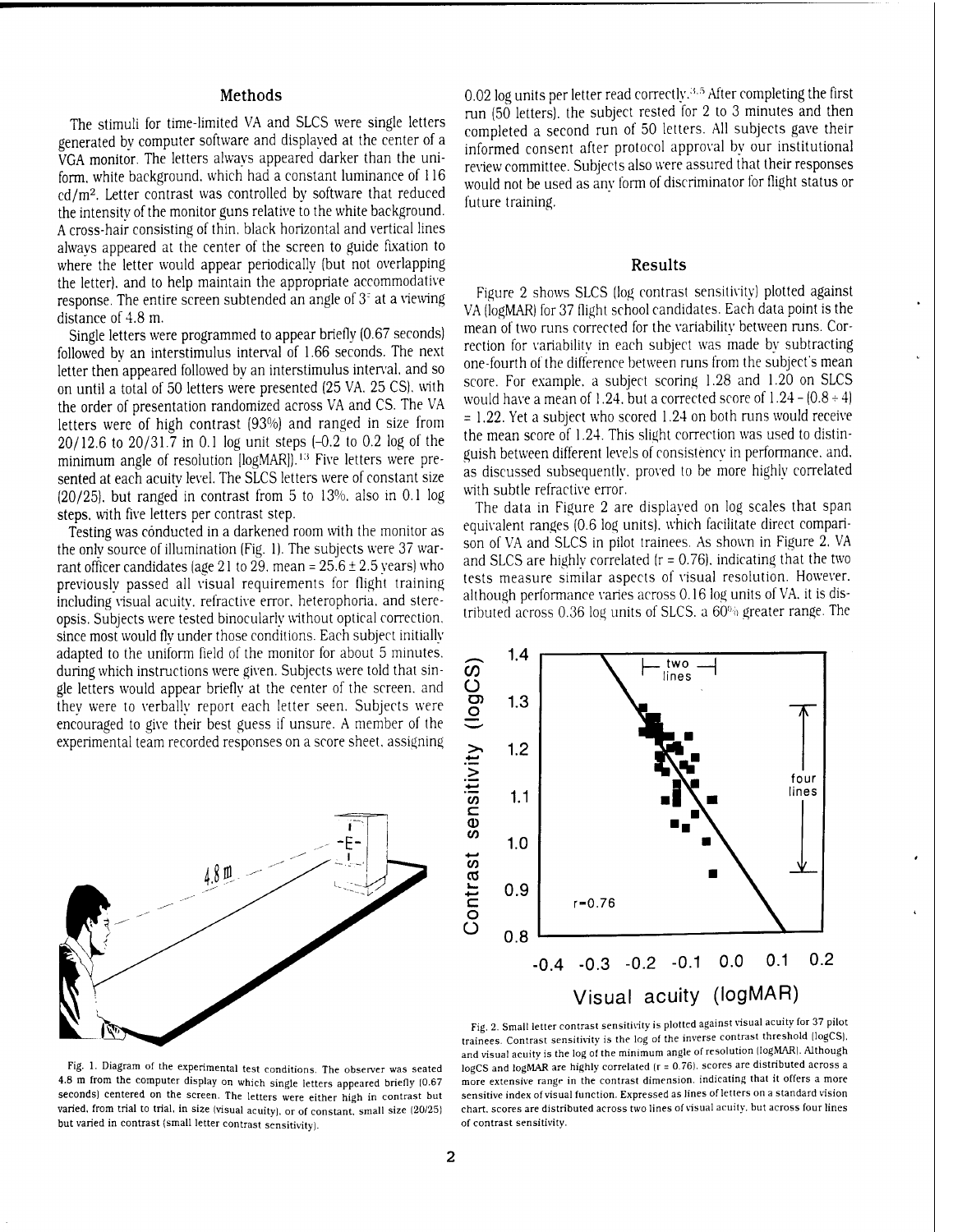variation in VA represents only two lines of letters on a standard clinical acuity chart, whereas the variation in SLCS represents nearly four lines on the SLCS chart of similar design.<sup>7.10</sup>

The greater distribution of SLCS than VA could reflect response variability unrelated to actual differences in performance. Alternatively, the larger spread of SLCS scores may indicate that SLCS is a more discriminating index of visual differences produced by small amounts of refractive error.<sup>10</sup> To explore this issue. SLCS and VA were evaluated as a function of (cycloplegic) refractive error determined during previous flight physical examination. Since VA and SLCS were evaluated binocularly and refractive data were available for both eyes, refractive error was referenced to the most myopic meridian, which typically was the more myopic of the subject's two eyes. This was done because small amounts of myopia would have the most detrimental effect on performance.<sup>10</sup> and preliminary analysis indicated that this approach best explained the variability in scores. Figure 3 shows mean VA (left panel) and SLCS (right panel) plotted against refractive error (lower values of logMAR indicate better VA). Although there is a tendency for VA to decrease with low myopia and higher amounts of hyperopia. this relation is not significant  $(F = 3.02, p = 0.062)$ . In contrast, there is a definite peak in SLCS performance at +0.75 to +1.00 D of hyperopia. and this curvilinear relation is significant (second-order polynomial regression:  $F = 8.27$ ,  $p < 0.001$ ). Although refractive error explained 33% of the variability in SLCS ( $r^2 = 0.33$ ). it accounted for only 15% of the variability in VA ( $r^2 = 0.15$ ).

In a previous study of pilot trainees tested with unlimited viewing time. SLCS also was more highly correlated than VA with small amounts of refractive error.<sup>10</sup> The present results extend this finding to include a larger range of refractive error and timelimited viewing conditions. Nevertheless, despite the clear correlation between SLCS and refractive error, a substantial degree of variability in performance remains unexplained. Further research is needed to determine whether this additional variability in SLCS is predictive of differences in performance in operational environments.

### **Discussion**

This study demonstrates that small letter contrast sensitivity provides a sensitive index of time-limited visual resolution in pilot trainees. The results are in agreement with previous studies that demonstrated the sensitivity of SLCS to defocus,<sup>7</sup> luminance,<sup>8</sup> binocular visual enhancement,<sup>9</sup> and subtle refractive error in pilot trainees.<sup>10</sup> Whereas in previous studies SLCS was tested with unlimited viewing time, the present results underscore the sensitivity of this approach under time-limited viewing conditions similar to what may be encountered in an operational environment.

Although VA was not strongly correlated with refractive error in the subjects tested. SLCS peaked at low hyperopia  $(+0.75 \text{ to } +1.0$ D), but declined with greater or lesser amounts of hyperopia. particularly as values approached myopia. This finding ostensibly is unclear, since subjects were uncorrected during testing, and it may be expected that best performance would occur at emmetropia (zero diopters). However, as during initial qualification for pilot status, refractive error was based on cycloplegic measurement in which accommodation (focusing ability) was neutralized pharmacologically. This eliminated any excess accommodation due to tonic factors or observer tendencies that would operate under normal viewing conditions. The consequence of neutralizing this excess accommodation is to shift refractive error toward hyperopia. Hence, a tendency to accommodate under normal (noncycloplegic) conditions in a subject with low hyperopia would optimize visual performance on SLCS. since the accommodation



Fig. 3. Mean visual acuity (logMARI and small letter contrast sensitivity (logCS] are plotted against refractive error (lower logMAR values indicate better visual acuity). Both visual acuity and contrast sensitivity show a curvilinear relation to refractive error with peak performance between 0.75 and <sup>1</sup> D of hyperopia. but this relation is more prominent for contrast sensitivity.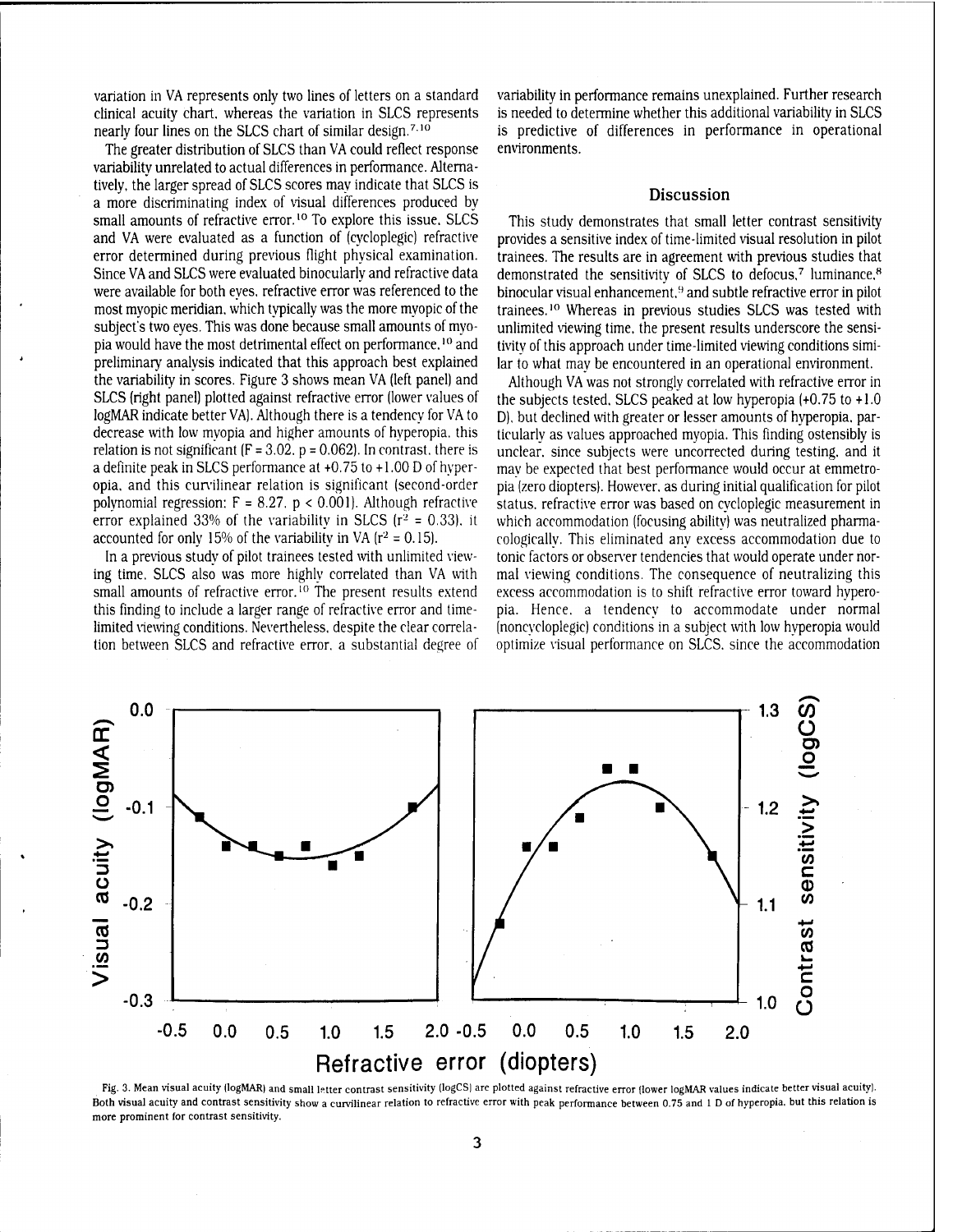would compensate for the refractive error. However, the emmetrope or very low myope who accommodates more than the stimulus demand would suffer a reduction in visual resolution. Although, based on cycloplegic exam, this may encourage us to select low hyperopes for flight training, a substantial degree of variability in performance remains unexplained by refractive error. Additional testing would be needed to substantiate this concept, such as measurement of the accommodative response under normal viewing conditions. The present results do indicate the importance of correcting subtle refractive error, particularly when myopic in nature. Perhaps SLCS could be implemented as a screening procedure to indicate when refractive error has changed sufficiently to warrant optical correction (Dr. Dudley Price, personal communication).

As in previous studies, $^{7\textrm{--}10}$  the present findings underscore the greater sensitivity of SLCS than VA to factors that affect visual resolution. This is due to the precipitous, descending slope of the contrast sensitivity function (CSF). The CSF, which relates contrast sensitivity to spatial dimension, is steep near the acuity **limit.** Therefore, as illustrated in Figure 4, any perturbation, such as defocus, that causes a reduction in VA produces a greater decrease in SLCS. Conditions that can produce small decrements in VA. such as refractive surgery (e.g.. radial keratotomy).<sup>14</sup>  $\frac{1}{2}$  and  $\frac{1}{2}$  is the cornea or retina (e.g., diabetes).<sup>15</sup> optic neuritis (e.g., multiple sclerosis).<sup>16</sup> and visual loss in the aging eye (e.g., catamatapre ecrossis, the contract of SLCS.<sup>18</sup> As demonstrated in the present study, SLCS also provides a more discriminating approach for identifying candidates for occupations requiring unique visual abilities, such as those in space and aviation. Currently we are developing a hard copy, letter chart version (called



**Fig. 4. The contract sensitivity (CS) function that relates CS (inverse contrast threshold) to spatial detail (spatial frequency in cycles per degree of visual angle). The effect of defocus on the CS function is shown diagrammatically. Due to the steep descending slope of the CS function, a decrease on the** *x* **axis, which represents the loss of visual acuity (VA), is associated with a relatively larger decrease on the <sup>u</sup> axis, which represents the loss of CS.**

| Row |    |        |            |     |           |                                      |                |    |                                             |    | LogCS |
|-----|----|--------|------------|-----|-----------|--------------------------------------|----------------|----|---------------------------------------------|----|-------|
| 1   | U  | R      | N          | E.  |           | D Z                                  | н              | F  | v                                           | Р  | 0.0   |
| 2   | N  | v      | Z          | F   | н         | E                                    | P              | R  | D                                           | U  | 0.1   |
| 3   | D  | V      | N          | Z   | R         | н                                    | F              | U  | P                                           | E. | 0.2   |
| 4   | Р  | н      | v          | D   | F         | U                                    | E              | Z  | N                                           | R  | 0.3   |
| 5   | R  | v      | Ħ          | N   | D         | P                                    | н              | Z  | E                                           | F  | 0.4   |
| 6   | F  | R      | E          | U   | Ρ         | $\mathsf{Z}^{\scriptscriptstyle{0}}$ | н              | D  | v                                           | R  | 0.5   |
| 7   | Ε  | R      | Р          | ח   | 'N        | Z                                    | F              | U  | v                                           | н  | 0.6   |
|     |    |        |            |     |           |                                      |                |    | <b>USAARL Small Letter Contrast Test #1</b> |    |       |
|     |    |        |            |     |           |                                      |                |    |                                             |    |       |
| Row |    |        |            |     |           |                                      |                |    |                                             |    | LouCS |
| 8   | D  | R      | E          | Z   | U         | F                                    | v              | N  | н                                           | Р  | 0.7   |
| 9   | H  | P      | È,         | D   | U         | N                                    | Z              | E  | v                                           | Н  | 0.8   |
| 10  | 11 | ţ<br>÷ | $\mu^{-1}$ | Е.  | О         | ٧                                    | $\overline{z}$ | N  | P                                           | 1j | 0.9   |
| 11  |    |        | ÷          | 5.J | ξ,        | 14                                   | V.             | Į, |                                             |    | 1.0   |
| 12  |    |        |            | ĵ   | i.        |                                      | th.            |    |                                             |    | 1.1   |
| 13  |    |        |            |     |           |                                      |                |    |                                             |    | 1.2   |
| 14  |    |        |            |     | $\hat{I}$ |                                      |                |    |                                             |    | 1.3   |

**Fig. 5. The newly developed Small Letter Contrast Test (SLCT), a letter chart test for general use. The SLCT has 14 lines of letters with 10 letters per line. Contrast varies by line in 0.1 log steps and credit is given for each letter read correctly (0.01 log unit per letter). Letter size is 20/25. The present study used single letters displayed on a computer monitor in time-limited fashion.**

the Small Letter Contrast Test: Fig. 5) for widespread use in clinical, research, and institutional settings.<sup>18</sup>

## **Acknowledgments**

Grateful acknowledgment is extended to SGT James Wicks and SPC Antonia Rivers for their assistance in data collection, and to Dr. Roger Wiley and LTC Richard Levine for their advice during the preparation of this manuscript.

#### **References**

- 1. Walsh DJ. Levine RR: Compendium oI'L'S Army Visual Medical Fitness Standards. Fort Rucker. AL. US Army Aeromedical Research Laboratory. USAARL Report No. 87-11. 1987.
- 2. Bachman \VG: Contact lens wear with an aviation protective mask: a preliminary study. Int Contact Lens Clin 1991: 18(Jan/Febl: 21-3.
- 3. Ltttimore MJ: Contact lenses in L'.S. Army attack helicopter environment: an interim report. J Am Optom Assoe 1992: 62: 322-5.
- 4. Wiley RW: Military Research with Contact Lenses. Fort Rueker. AL. L'S Army Aeromedical Research Laboratory. USAARL Report No. 93-19. 1993.
- 5. Sheedy JE. Bailev IL. Raasch TO': Visual acuity -and chart luminance. Am J Optom Physiol Optics 1984: 61: 595-600.
- 6. Pardhan S. Elliot DB: Clinical measurements of binocular summation and inhibition in . patients with cataract. Clin Vis Sei 1991: 6: 355-9.
- 7. Rabin J: Optical defocus: differential effects on size and contrast letter recognition thresholds. Invest Ophthalmol Vis Sei 1994: 35: 646-8.
- 8. Rabin J: Two eves are better than one: binocular enhancement in the contrast domain. Ophthalmol Physiol Opt 1995: 15: (in pressl.